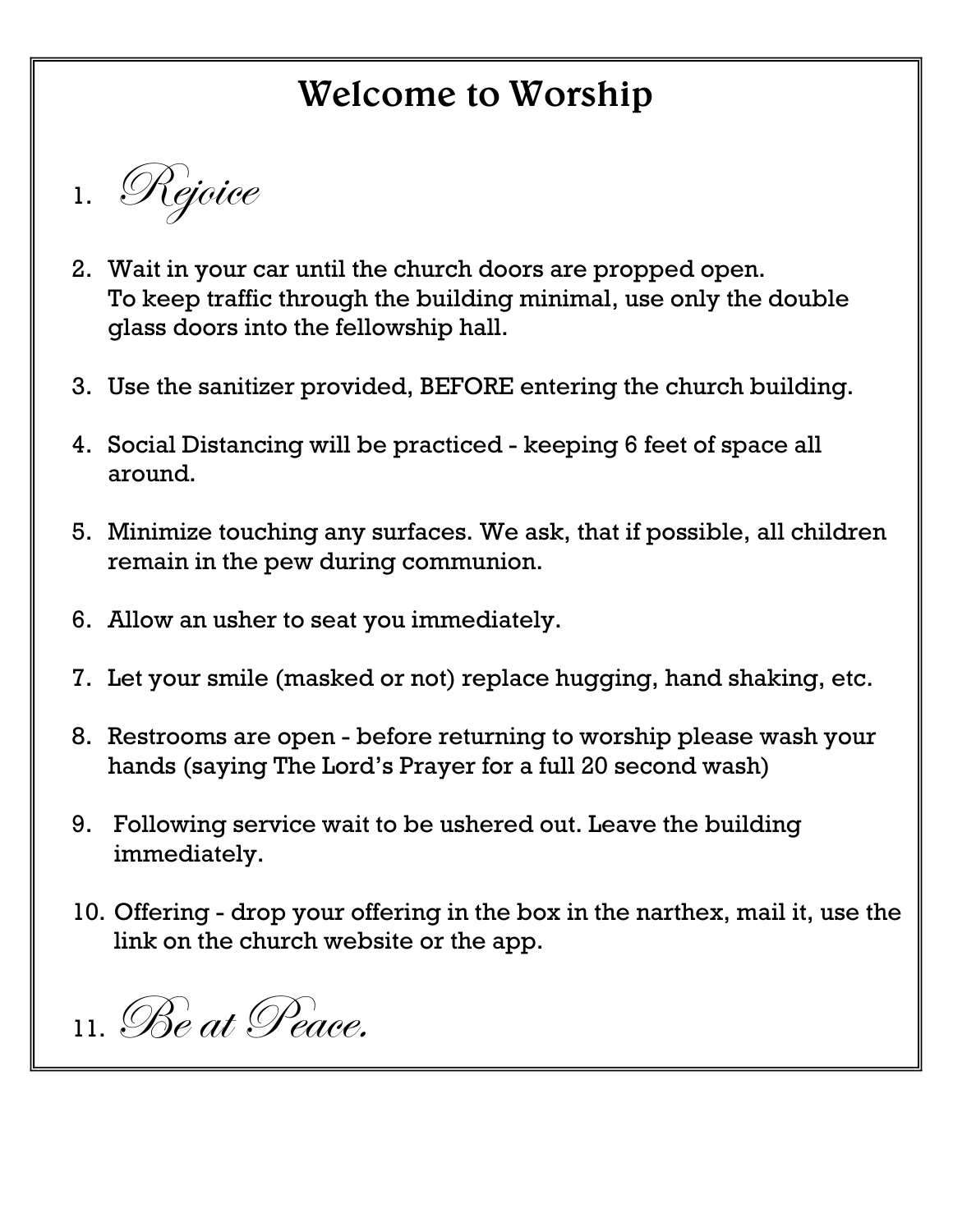

Divine Service ~ Setting One Page 151 ff. from Lutheran Service Book 5<sup>th</sup> Sunday of Easter May 10, 2020

Welcome

#### Announcments

\*\*\*When you leave worship today please take ALL items with you. Take your bulletin and large print home or dispose of them in the blue garbage can in the narthex. Please leave nothing behind.\*\*\*

Hymn: "Christ Be My Leader" **1988** 1989 4: Hymn: "Christ Be My Leader"

- St. 1: Christ be my Leader by night as by day; Safe through the darkness, for He is the way. Gladly I follow, my future His care, Darkness is daylight when Jesus is there.
- St. 2: Christ be my Teacher in age as in youth, Drifting or doubting, for He is the truth. Grant me to trust Him; though shifting as sand, Doubt cannot daunt me; in Jesus I stand.
- St. 3: Christ be my Savior in calm as in strife; Death cannot hold me, for He is the life. Nor darkness nor doubting nor sin and its stain Can touch my salvation: with Jesus I reign.

#### Stand

(The sign of the cross may be made by all in remembrance of their Baptism.)

- **P** In the name of the Father and of the  $\pm$  Son and of the Holy Spirit.
- C Amen.
- $\mathbf P$  If we say we have no sin, we deceive ourselves, and the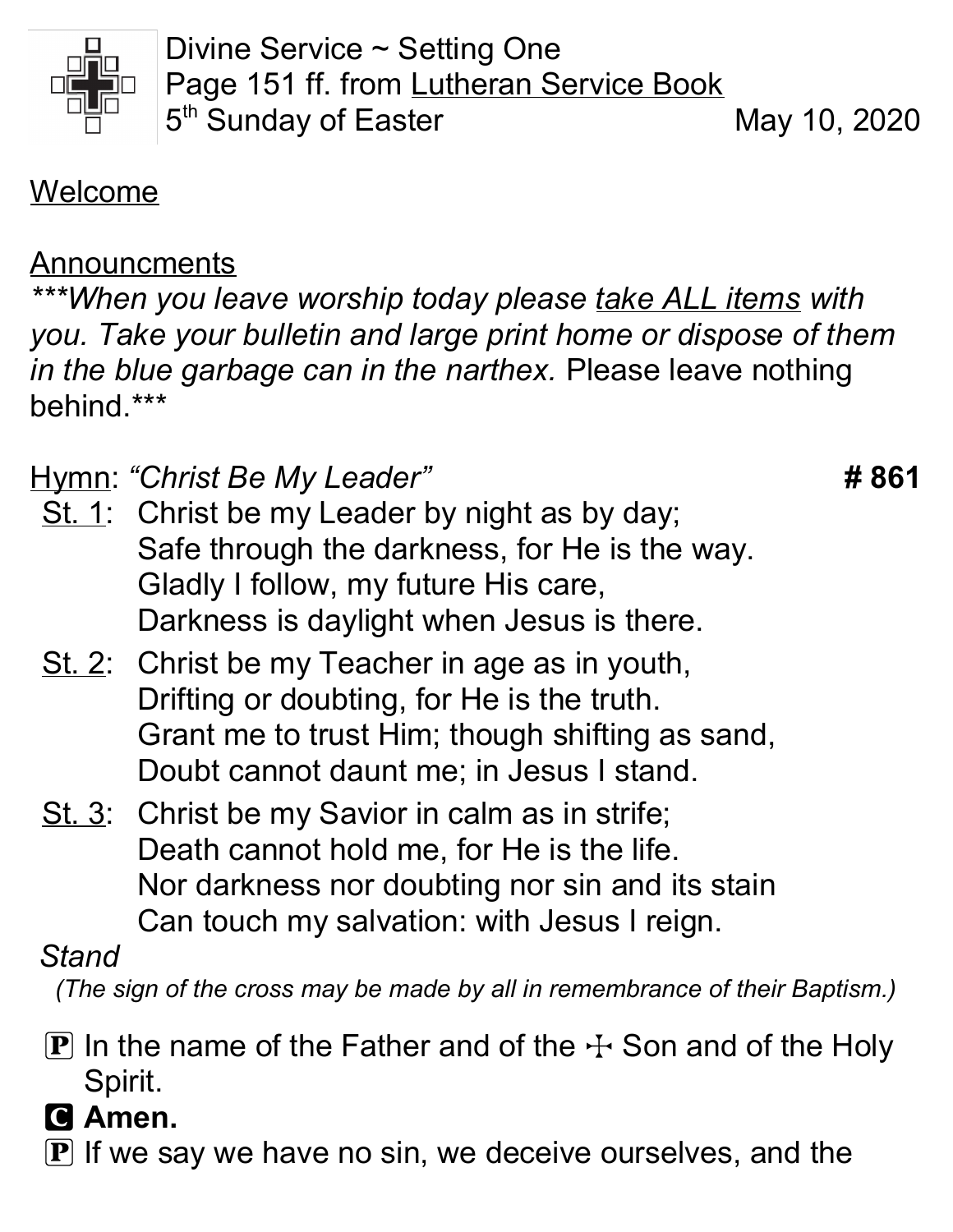truth is not in us.

C But if we confess our sins, God, who is faithful and just, will forgive our sins and cleanse us from all unrighteousness.

(Silence for reflection on God's Word and for self-examination.)

- **P** Let us now confess our sins to God our Father, together.
- C Most merciful God, we confess that we are by nature sinful and unclean. We have sinned against You in thought, word, and deed, by what we have done and by what we have left undone. We have not loved You with our whole heart; we have not loved our neighbors as ourselves. We justly deserve Your present and eternal punishment. For the sake of Your Son, Jesus Christ, have mercy on us. Forgive us, renew us, and lead us, so that we may delight in Your will and walk in Your ways to the glory of Your holy name. Amen.
- $\bf{P}$  Almighty God in His mercy has given His Son to die for you and for His sake forgives you all your sins. As a called and ordained servant of Christ, and by His authority, I therefore forgive you all your sins in the name of the Father and of the  $+$  Son and of the Holy Spirit.

# **G** Amen.

Introit

- $\bf{P}$  Praise the Lord! Sing to the Lord a new song,
- C his praise in the assembly of the godly!
- $\boxed{\mathbf{P}}$  I will extol you, O Lord, for you have drawn me up
- **Q** and have not let my foes rejoice over me.
- $\mathbf P$  O Lord my God, I cried to you for help,
- **C** and you have healed me.
- $\mathbf P$  O Lord, you have brought up my soul from Sheol;
- C you restored me to life from among those who go down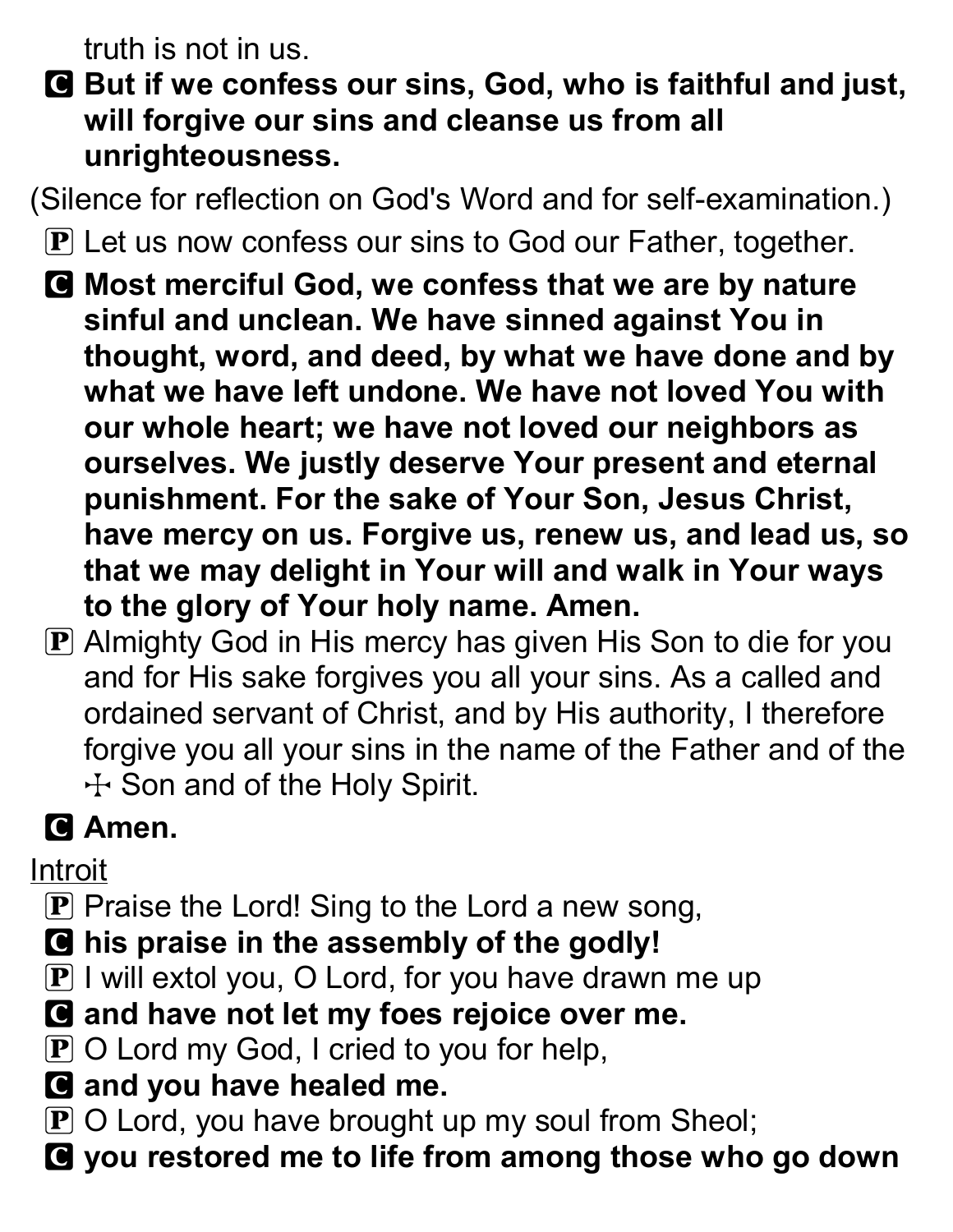to the pit.

- $\bf{P}$  Sing praises to the Lord, O you his saints,
- **Q** and give thanks to his holy name.
- $\mathbf P$  For his anger is but for a moment, and his favor is for a lifetime.

C Weeping may tarry for the night, but joy comes with the morning.

Glory be to the Father and to the Son

and to the Holy Spirit;

as it was in the beginning,

is now, and will be forever. Amen.

- $\bf{P}$  Praise the Lord! Sing to the Lord a new song,
- C his praise in the assembly of the godly!

Kyrie January 1988 152

- $\mathbf P$  In peace let us pray to the Lord.
- **G** Lord, have mercy.
- $\bf{P}$  For the peace from above and for our salvation let us pray to the Lord.
- **G** Lord, have mercy.
- $\mathbf P$  For the peace of the whole world, for the well-being of the Church of God, and for the unity of all let us pray to the Lord.
- **G** Lord, have mercy.
- $\mathbf P$  For this holy house and for all who offer here their worship and praise let us pray to the Lord.
- **G** Lord, have mercy.
- **P** Help, save, comfort, and defend us, gracious Lord.
- **C** Amen.

# Hymn of Praise  $\sqrt{ }$  155

- **P** This is the feast of victory for our God. Alleluia.
- C Worthy is Christ, the Lamb who was slain, whose blood set us free to be people of God. Power and riches and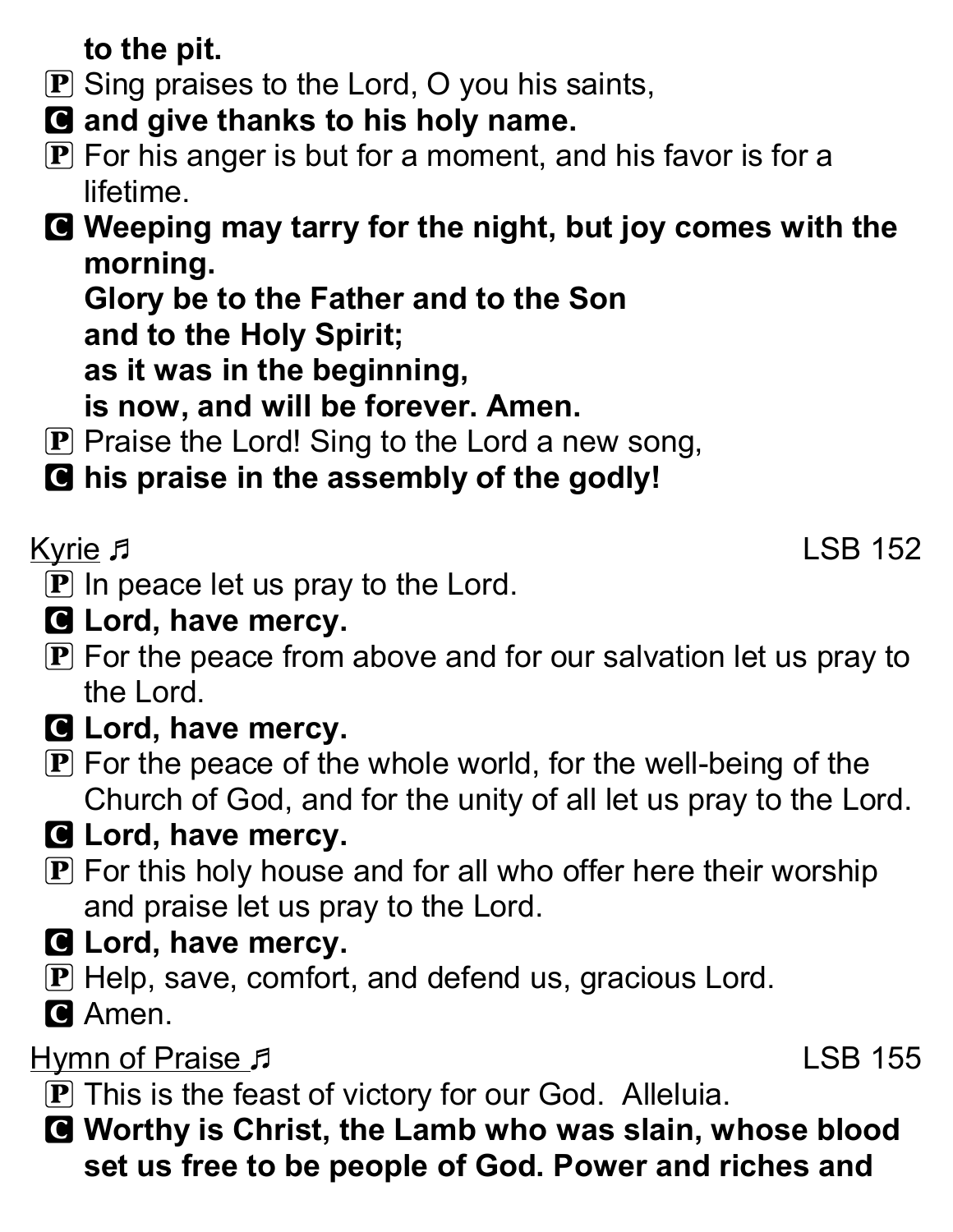wisdom and strength and honor and blessing and glory are His. This is the feast of victory for our God. Alleluia. Sing with all the people of God and join in the hymn of all creation: Blessing and honor and glory and might be to God and the Lamb forever. Amen. This is the feast of victory for our God, for the Lamb who was slain has begun His reign. Alleluia, Alleluia.

Salutation and Collect of the Day  $\beta$ 

- $\mathbf{P}$  The Lord be with you.
- C And also with you.
- $\mathbf P$  Let us pray.
- C O God, You make the minds of Your faithful to be of one will. Grant that we may love what You have commanded and desire what You promise, that among the many changes of this world our hearts may be fixed where true joys are found; through Jesus Christ, Your Son, our Lord, who lives and reigns with You and the Holy Spirit, one God, now and forever.

**G** Amen.

#### Sit

Old Testament Reading **Acts 6:1–9**; 7:2a, 51–60

<sup>1</sup>Now in these days when the disciples were increasing in number, a complaint by the Hellenists arose against the Hebrews because their widows were being neglected in the daily distribution. <sup>2</sup>And the twelve summoned the full number of the disciples and said, "It is not right that we should give up preaching the word of God to serve tables. <sup>3</sup>Therefore, brothers, pick out from among you seven men of good repute, full of the Spirit and of wisdom, whom we will appoint to this duty. <sup>4</sup>But we will devote ourselves to prayer and to the ministry of the word."<sup>5</sup>And what they said pleased the whole gathering,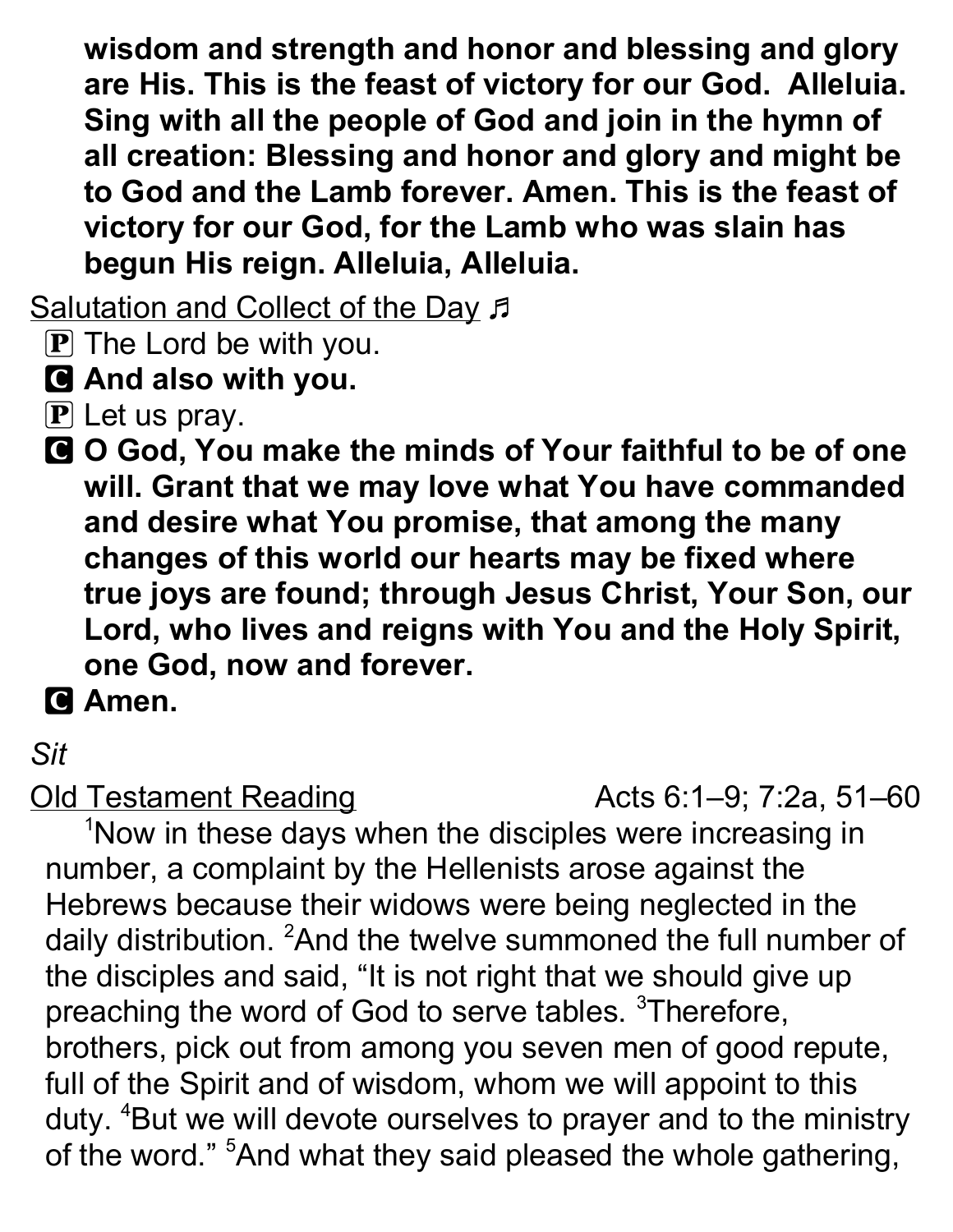and they chose Stephen, a man full of faith and of the Holy Spirit, and Philip, and Prochorus, and Nicanor, and Timon, and Parmenas, and Nicolaus, a proselyte of Antioch. <sup>6</sup>These they set before the apostles, and they prayed and laid their hands on them. <sup>7</sup>And the word of God continued to increase, and the number of the disciples multiplied greatly in Jerusalem, and a great many of the priests became obedient to the faith. <sup>8</sup>And Stephen, full of grace and power, was doing great wonders and signs among the people. <sup>9</sup>Then some of those who belonged to the synagogue of the Freedmen (as it was called), and of the Cyrenians, and of the Alexandrians, and of those from Cilicia and Asia, rose up and disputed with Stephen. <sup>7:2</sup>And Stephen said: "Brothers and fathers, hear me. . . <sup>51</sup> 'You stiff-necked people, uncircumcised in heart and ears, you always resist the Holy Spirit. As your fathers did, so do you. <sup>52</sup>Which of the prophets did not your fathers persecute? And they killed those who announced beforehand the coming of the Righteous One, whom you have now betrayed and murdered,  $53$ you who received the law as delivered by angels and did not keep it." <sup>54</sup>Now when they heard these things they were enraged, and they ground their teeth at him. <sup>55</sup>But he, full of the Holy Spirit, gazed into heaven and saw the glory of God, and Jesus standing at the right hand of God. <sup>56</sup>And he said, "Behold, I see the heavens opened, and the Son of Man standing at the right hand of God." <sup>57</sup>But they cried out with a loud voice and stopped their ears and rushed together at him. <sup>58</sup>Then they cast him out of the city and stoned him. And the witnesses laid down their garments at the feet of a young man named Saul. <sup>59</sup>And as they were stoning Stephen, he called out, "Lord Jesus, receive my spirit." <sup>60</sup>And falling to his knees he cried out with a loud voice, "Lord, do not hold this sin against them." And when he had said this, he fell asleep.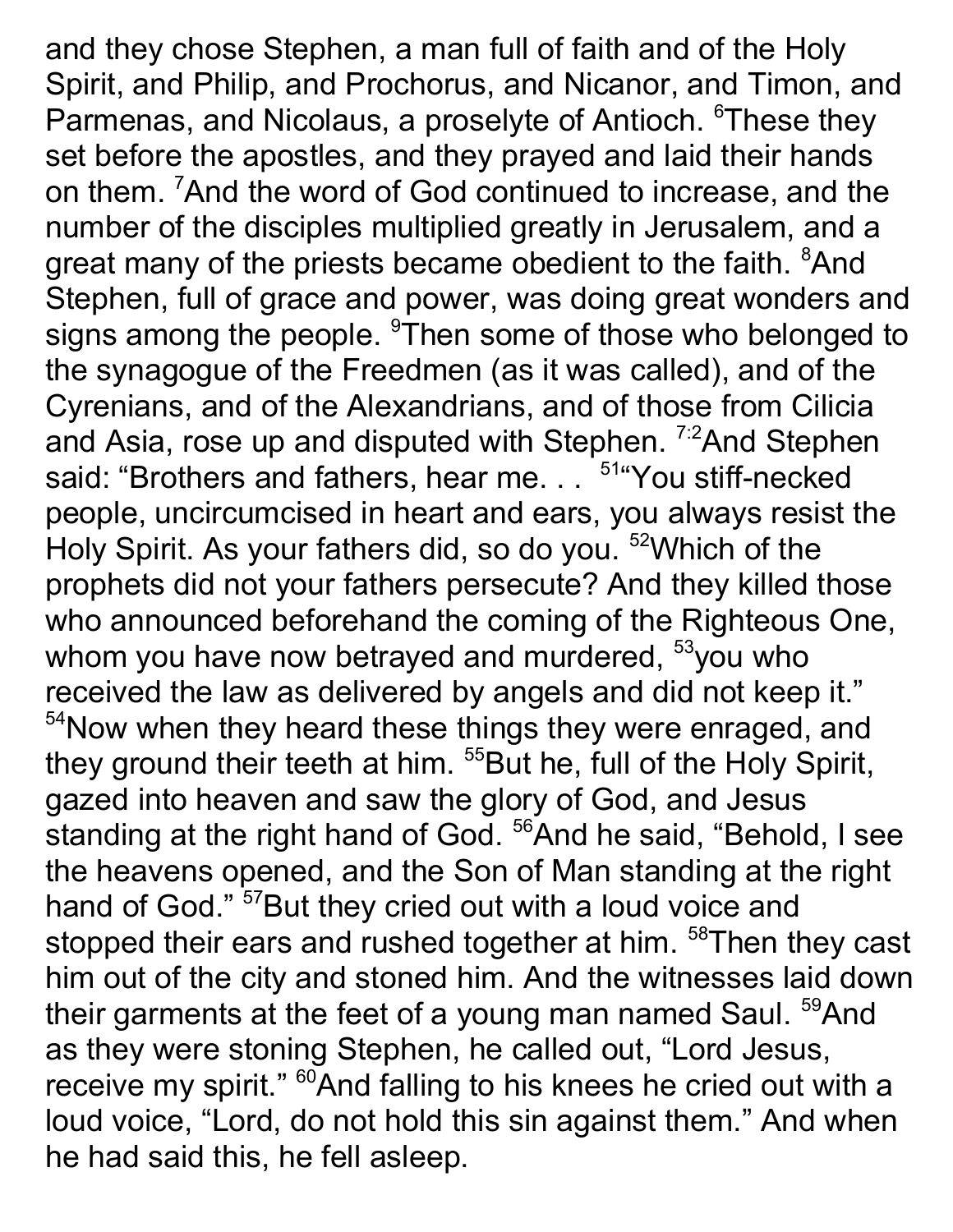# $\bf{P}$  This is the Word of the Lord.

**Q** Thanks be to God.

Epistle Lesson 1 Peter 2:2–10

 $2$ Like newborn infants, long for the pure spiritual milk, that by it you may grow up to salvation— $3$ if indeed you have tasted that the Lord is good. <sup>4</sup>As you come to him, a living stone rejected by men but in the sight of God chosen and precious,  $5$ you yourselves like living stones are being built up as a spiritual house, to be a holy priesthood, to offer spiritual sacrifices acceptable to God through Jesus Christ. <sup>6</sup>For it stands in Scripture: "Behold, I am laying in Zion a stone, a cornerstone chosen and precious, and whoever believes in him will not be put to shame." <sup>7</sup>So the honor is for you who believe, but for those who do not believe, "The stone that the builders rejected has become the cornerstone," <sup>8</sup>and "A stone of stumbling, and a rock of offense." They stumble because they disobey the word, as they were destined to do. <sup>9</sup>But you are a chosen race, a royal priesthood, a holy nation, a people for his own possession, that you may proclaim the excellencies of him who called you out of darkness into his marvelous light. <sup>10</sup>Once you were not a people, but now you are God's people; once you had not received mercy, but now you have received mercy.

 $\bf{P}$  This is the Word of the Lord.

# **G** Thanks be to God.

**Stand** 

Alleluia and Verse  $\sqrt{5}$ 

C Alleluia. Lord, to whom shall we go? You have the words of eternal life. Alleluia, alleluia.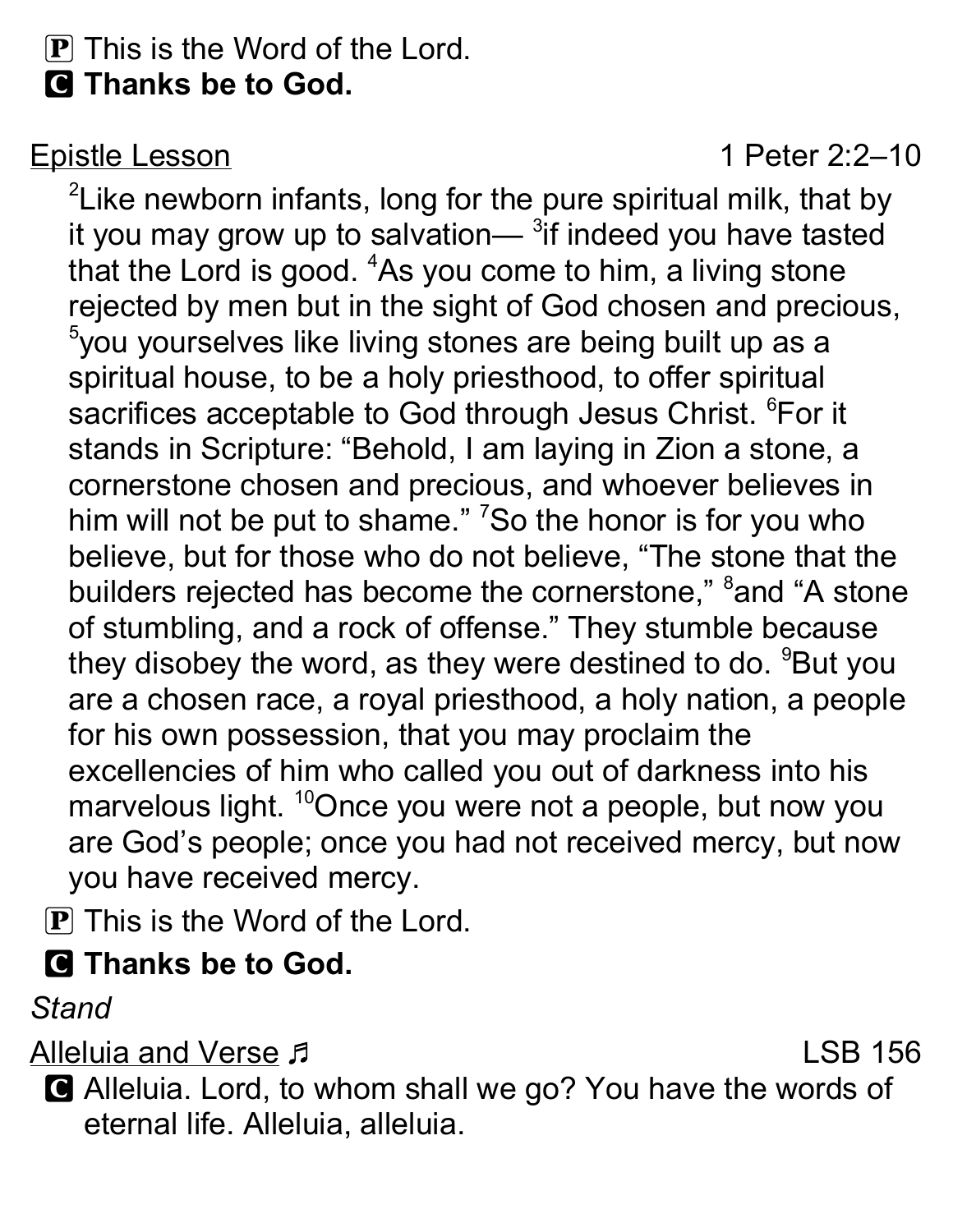Holy Gospel ラ マングランス しゅうしょう しゅうしょう しゅうしょう しゅうしょう しゅうしょう しゅうしょう しゅうしょう しゅうしょう しゅうしょう

**P** The Holy Gospel according to St. John, the fourteenth chapter.

#### G Glory to You, O Lord.

<sup>1</sup>[Jesus said:] "Let not your hearts be troubled. Believe in God; believe also in me. <sup>2</sup>In my Father's house are many rooms. If it were not so, would I have told you that I go to prepare a place for you? <sup>3</sup>And if I go and prepare a place for you, I will come again and will take you to myself, that where I am you may be also. <sup>4</sup>And you know the way to where I am going." <sup>5</sup>Thomas said to him, "Lord, we do not know where you are going. How can we know the way?" <sup>6</sup> Jesus said to him, "I am the way, and the truth, and the life. No one comes to the Father except through me. <sup>7</sup> If you had known me, you would have known my Father also. From now on you do know him and have seen him." <sup>8</sup>Philip said to him, "Lord, show us the Father, and it is enough for us." <sup>9</sup> Jesus said to him, "Have I been with you so long, and you still do not know me, Philip? Whoever has seen me has seen the Father. How can you say, 'Show us the Father'?  $10D_0$  you not believe that I am in the Father and the Father is in me? The words that I say to you I do not speak on my own authority, but the Father who dwells in me does his works. <sup>11</sup>Believe me that I am in the Father and the Father is in me, or else believe on account of the works themselves. <sup>12"</sup>Truly, truly, I say to you, whoever believes in me will also do the works that I do; and greater works than these will he do, because I am going to the Father. <sup>13</sup>Whatever you ask in my name, this I will do, that the Father may be glorified in the Son. <sup>14</sup>If you ask me anything in my name, I will do it.

 $\mathbf P$  This is the Gospel of the Lord.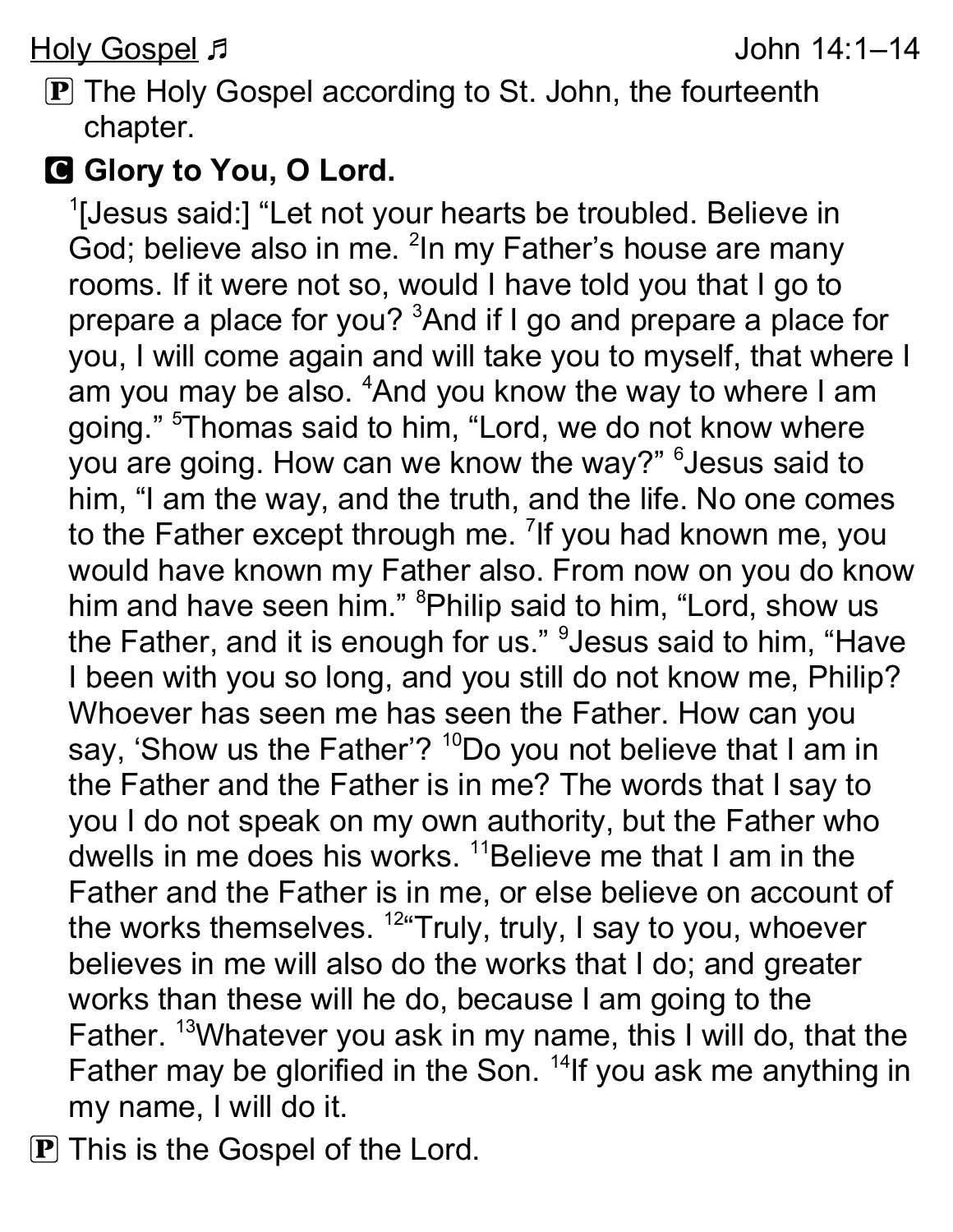### C Praise to You, O Christ.

Sit

# Hymn of the Day "Lord, Take My Hand and Lead Me"  $\# 722$

- St. 1: Lord, take my hand and lead me Upon life's way; Direct, protect, and feed me From day to day. Without Your grace and favor I go astray; So take my hand, O Savior, And lead the way.
- St. 2: Lord, when the tempest rages, I need not fear, For You, the Rock of Ages, Are always near. Close by Your side abiding, I fear no foe, For when Your hand is guiding, In peace I go.
- St. 3: Lord, when the shadows lengthen And night has come, I know that You will strengthen My steps toward home. Then nothing can impede me, O blessèd Friend; So take my hand and lead me Unto the end.

### Sermon

### **Stand**

### Nicene Creed

**C** I believe in one God, the Father Almighty, maker of heaven and earth and of all things visible and invisible. And in one Lord Jesus Christ,

the only-begotten Son of God, begotten of His Father before all worlds, God of God, Light of Light, very God of very God, begotten, not made, being of one substance with the Father, by whom all things were made;

who for us men and for our salvation came down from heaven and was incarnate by the Holy Spirit of the virgin Mary and was made man; and was crucified also for us under Pontius Pilate. He suffered and was buried. And the third day He rose again according to the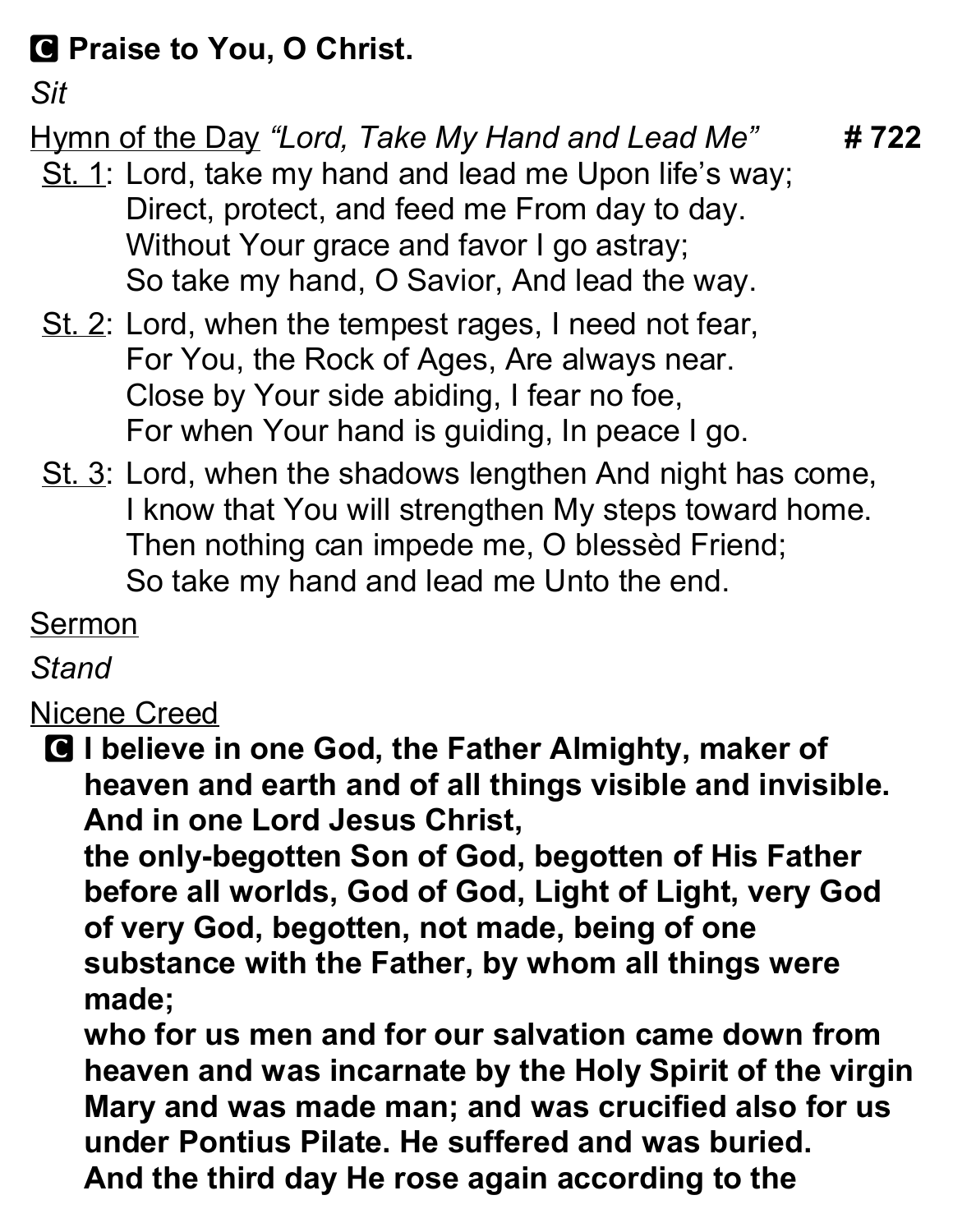Scriptures and ascended into heaven and sits at the right hand of the Father. And He will come again with glory to judge both the living and the dead, whose kingdom will have no end. And I believe in the Holy Spirit, the Lord and giver of life, who proceeds from the Father and the Son,

who with the Father and the Son together is worshiped and glorified, who spoke by the prophets.

And I believe in one holy Christian and apostolic Church,

I acknowledge one Baptism for the remission of sins, and I look for the resurrection of the dead and the life  $\pm$  of the world to come. Amen.

**Prayer of the Church** 

Sit

**Offering** 

– drop your offering in the box in the narthex, mail it, use the link on the church website or the app.

#### Stand

Offertory Fig. 2. The Second LSB 159

C What shall I render to the Lord for all His benefits to me? I will offer the sacrifice of thanksgiving and will call on the name of the Lord. I will take the cup of salvation and will call on the name of the Lord. I will pay my vows to the Lord now in the presence of all His people, in the courts of the Lord's house, in the midst of you, O Jerusalem.

+SERVICE OF THE SACRAMENT+

Preface  $\sqrt{5}$  LSB 160

 $\mathbf{P}$  The Lord be with you.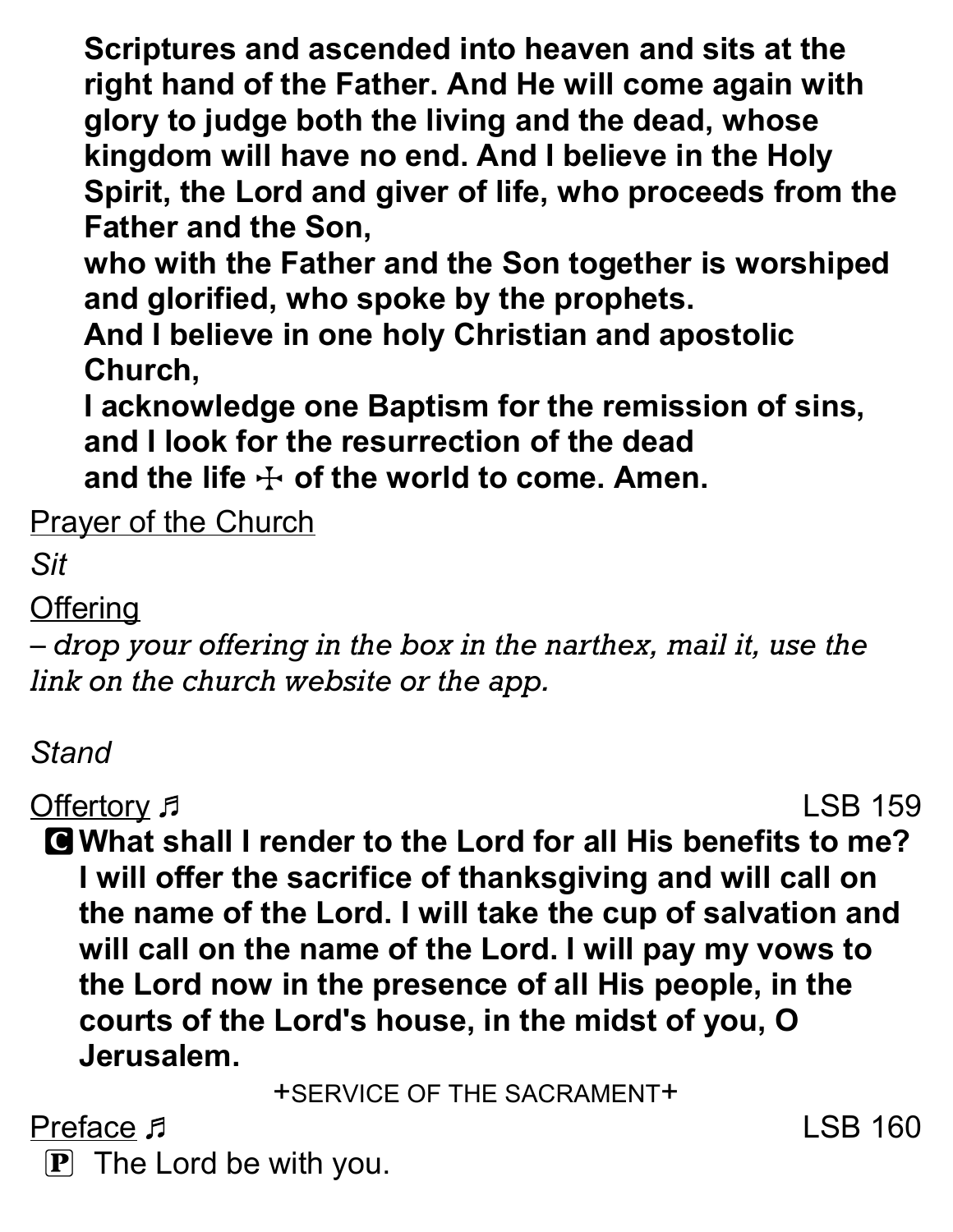# C And also with you.

- $\left| \mathbf{P} \right|$  Lift up your hearts.
- C We lift them to the Lord.
- $\mathbf{P}$  Let us give thanks to the Lord our God.
- **C** It is right to give Him thanks and praise.

Proper Preface LSB 161

 $\mathbf{P}$  It is truly good, right, and salutary ... evermore praising You and saying:

Sanctus F

C Holy, holy, holy Lord, God of pow'r and might: Heaven and earth are full of your glory. Hosanna. Hosanna. Hosanna in the highest. Blessed is He who comes in the name of the Lord. Hosanna in the highest.

#### Prayer of Thanksgiving

P Blessed are You, Lord of heaven and earth, for You have had mercy on those whom You created and sent Your onlybegotten Son into our flesh to bear our sin and be our Savior. With repentant joy we receive the salvation accomplished for us by the all-availing sacrifice of His body and His blood on the cross.

Gathered in the name and the remembrance of Jesus, we beg You, O Lord, to forgive, renew, and strengthen us with Your Word and Spirit. Grant us faithfully to eat His body and drink His blood as He bids us do in His own testament. Gather us together, we pray, from the ends of the earth to celebrate with all the faithful the marriage feast of the Lamb in His kingdom, which has no end. Graciously receive our prayers; deliver and preserve us. To You alone, O Father, be all glory, honor, and worship, with the Son and the Holy Spirit, one God, now and forever.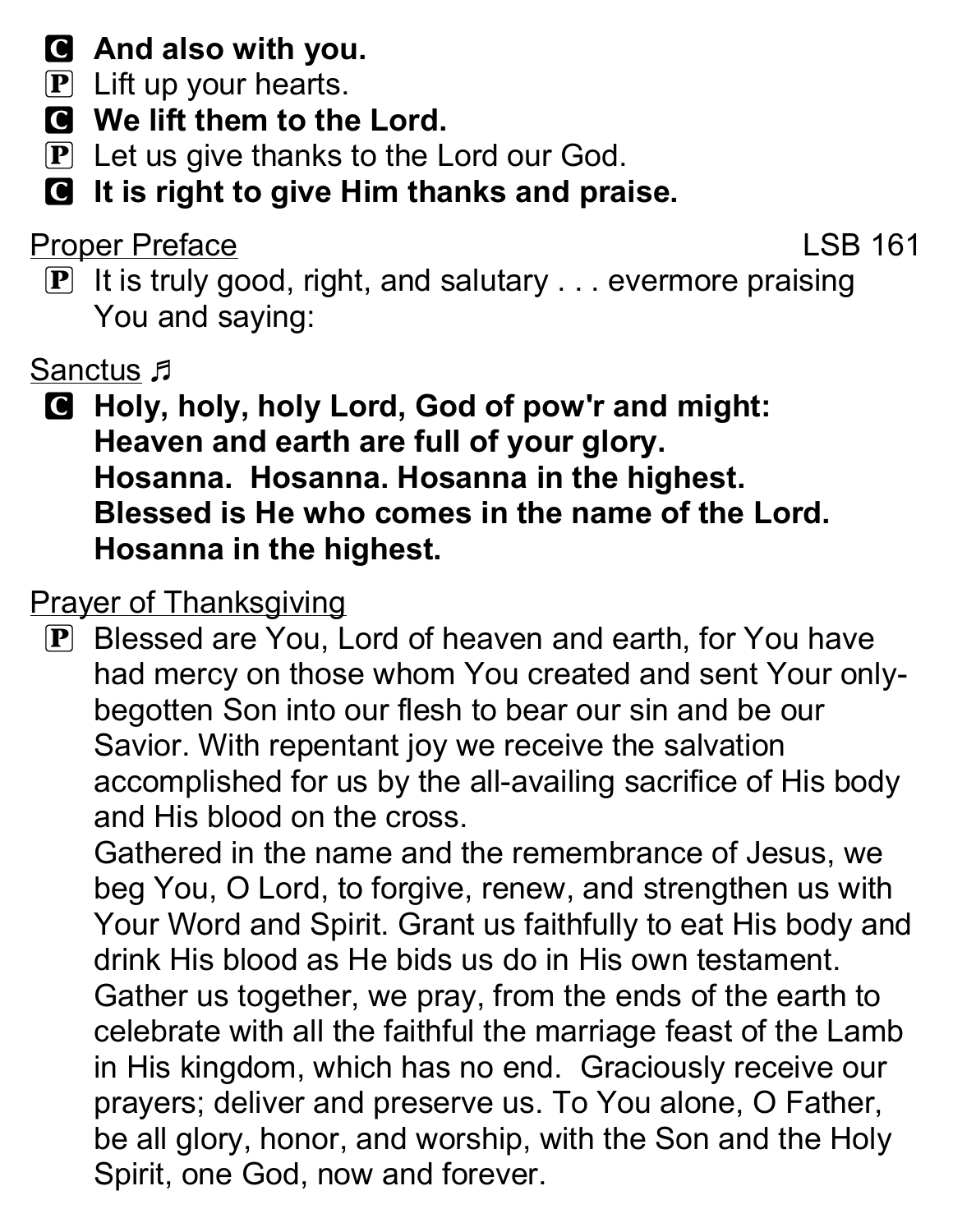### C Amen.

The Words of Our Lord

P Our Lord Jesus Christ, on the night when He was betrayed, took bread, and when He had given thanks, He broke it and gave it to the disciples and said: "Take, eat; this is My  $\pm$ body, which is given for you. This do in remembrance of Me." In the same way also He took the cup after supper, and when He had given thanks, He gave it to them, saying: "Drink of it, all of you; this cup is the new testament in My  $\pm$ blood, which is shed for you for the forgiveness of sins. This do, as often as you drink it, in remembrance of Me."

#### Proclamation of Christ

- $\bf{P}$  As often as we eat this bread and drink this cup, we proclaim the Lord's death until He comes.
- **G** Amen. Come, Lord Jesus.
- $\mathbf P$  O Lord Jesus Christ, only Son of the Father, in giving us Your body and blood to eat and to drink, You lead us to remember and confess Your holy cross and passion, Your blessed death, Your rest in the tomb, Your resurrection from the dead, Your ascension into heaven, and Your coming for the final judgment. So remember us in your kingdom and teach us to pray:

#### Lord's Prayer **Lord's Prayer LSB 162**

**C** Our Father who art in heaven,

hallowed be Thy name,

Thy kingdom come,

Thy will be done on earth as it is in heaven;

give us this day our daily bread;

and forgive us our trespasses as we forgive those who trespass against us;

and lead us not into temptation,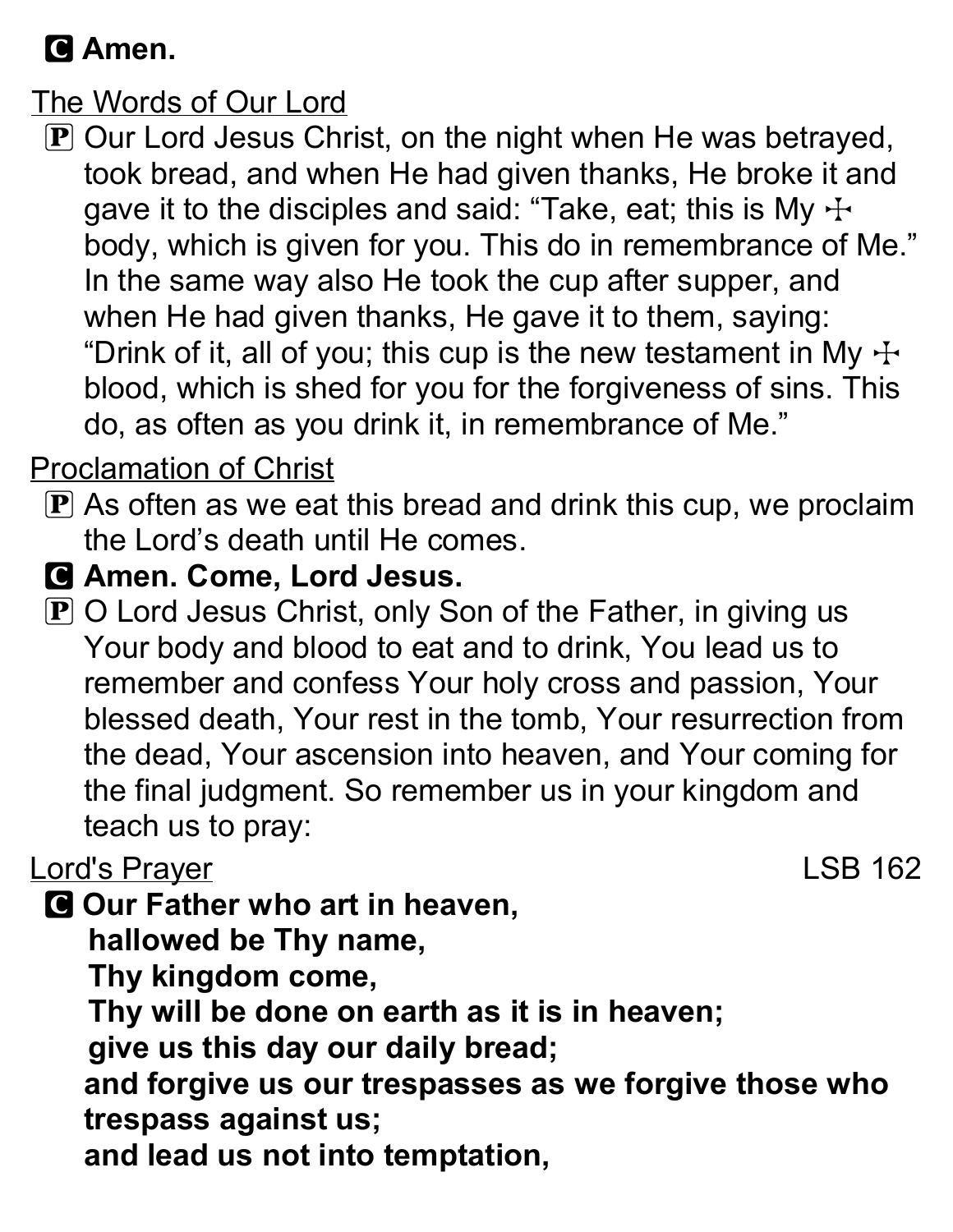but deliver us from evil.

For Thine is the kingdom and the power and the glory forever and ever. Amen.

Pax Domini LSB 163

- $\mathbf P$  The peace of the Lord be with you always.
- **G** Amen.

**Agnus Dei <sub>J</sub>** 

C Lamb of God, You take away the sin of the world; have mercy on us.

Lamb of God, You take away the sin of the world; have mercy on us.

Lamb of God, You take away the sin of the world; grant us peace.

Sit

Distribution "At the Lamb's High Feast We Sing" **#633** 

- St. 1: At the Lamb's high feast we sing Praise to our victorious King, Who has washed us in the tide Flowing from His piercèd side. Alleluia!
- St. 2: Praise we Him, whose love divine Gives His sacred blood for wine, Gives His body for the feast— Christ the victim, Christ the priest. Alleluia!
- St. 3: Where the paschal blood is poured, Death's dread angel sheathes the sword; Israel's hosts triumphant go Through the wave that drowns the foe. Alleluia!
- St. 4: Praise we Christ, whose blood was shed, Paschal victim, paschal bread; With sincerity and love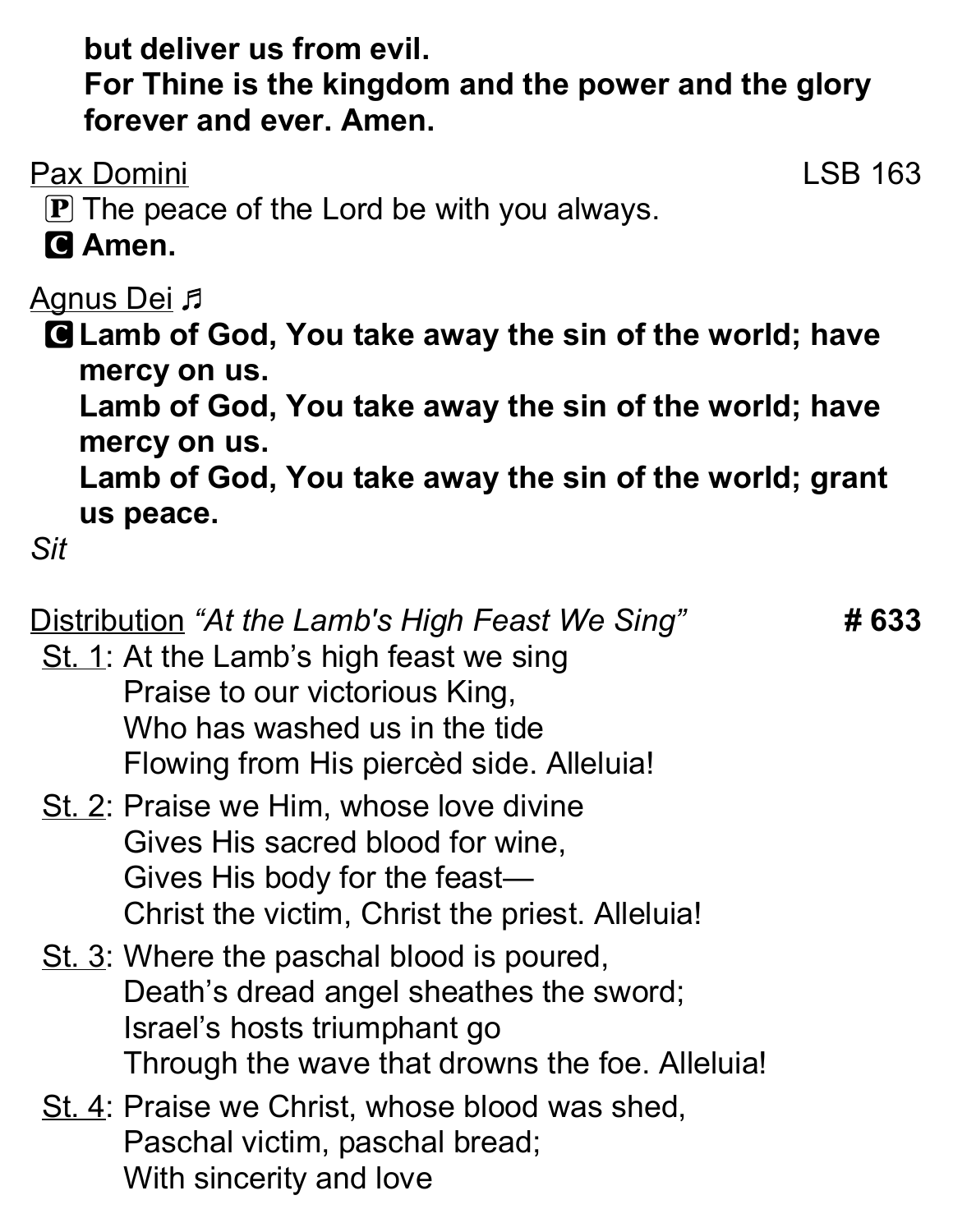Eat we manna from above. Alleluia!

- St. 5: Mighty Victim from the sky, Hell's fierce pow'rs beneath You lie; You have conquered in the fight, You have brought us life and light. Alleluia!
- St. 6: Now no more can death appall, Now no more the grave enthrall; You have opened paradise, And Your saints in You shall rise. Alleluia!
- St. 7: Easter triumph, Easter joy! This alone can sin destroy; From sin's pow'r, Lord, set us free, Newborn souls in You to be. Alleluia!
- $\triangle$ St. 8: Father, who the crown shall give, Savior, by whose death we live, Spirit, guide through all our days: Three in One, Your name we praise. Alleluia!

#### "Jesus, Thy Boundless Love to Me"  $\hphantom{i}$  #  $\hphantom{i}$   $\hphantom{i}$  #  $\hphantom{i}$

- St. 1: Jesus, Thy boundless love to me No thought can reach, no tongue declare; Unite my thankful heart to Thee, And reign without a rival there! Thine wholly, Thine alone I am; Be Thou alone my constant flame.
- St. 2: O grant that nothing in my soul May dwell, but Thy pure love alone; Oh, may Thy love possess me whole, My joy, my treasure, and my crown! All coldness from my heart remove; My ev'ry act, word, thought be love.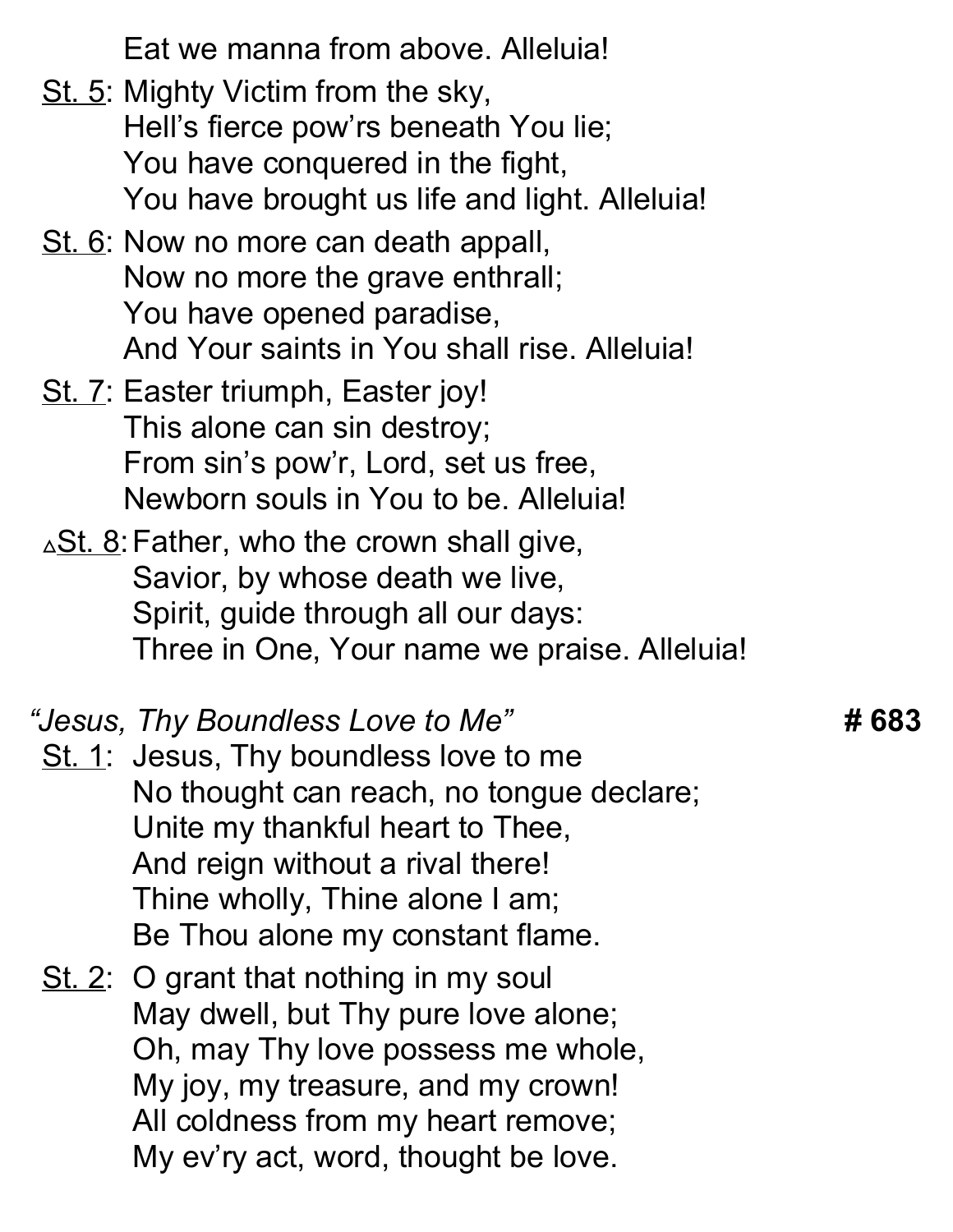|                                      | St. 3: This love unwearied I pursue<br>And dauntlessly to Thee aspire.<br>Oh, may Thy love my hope renew,<br>Burn in my soul like heav'nly fire!<br>And day and night, be all my care<br>To guard this sacred treasure there.                                                                                          |       |
|--------------------------------------|------------------------------------------------------------------------------------------------------------------------------------------------------------------------------------------------------------------------------------------------------------------------------------------------------------------------|-------|
|                                      | St. 4: In suff'ring be Thy love my peace,<br>In weakness be Thy love my pow'r;<br>And when the storms of life shall cease,<br>O Jesus, in that final hour,<br>Be Thou my rod and staff and guide,<br>And draw me safely to Thy side!                                                                                   |       |
| "Soul, Adorn Yourself with Gladness" |                                                                                                                                                                                                                                                                                                                        | # 636 |
|                                      | St. 1: Soul, adorn yourself with gladness,<br>Leave the gloomy haunts of sadness,<br>Come into the daylight's splendor,<br>There with joy your praises render.<br>Bless the One whose grace unbounded<br>This amazing banquet founded;<br>He, though heav'nly, high, and holy,<br>Deigns to dwell with you most lowly. |       |
|                                      | St. 2: Hasten as a bride to meet Him,<br>And with loving rev'rence greet Him.<br>For with words of life immortal<br>He is knocking at your portal.<br>Open wide the gates before Him,<br>Saying, as you there adore Him:<br>Grant, Lord, that I now receive You,<br>That I nevermore will leave You.                   |       |
|                                      | St. 3: He who craves a precious treasure<br>Neither cost nor pain will measure;                                                                                                                                                                                                                                        |       |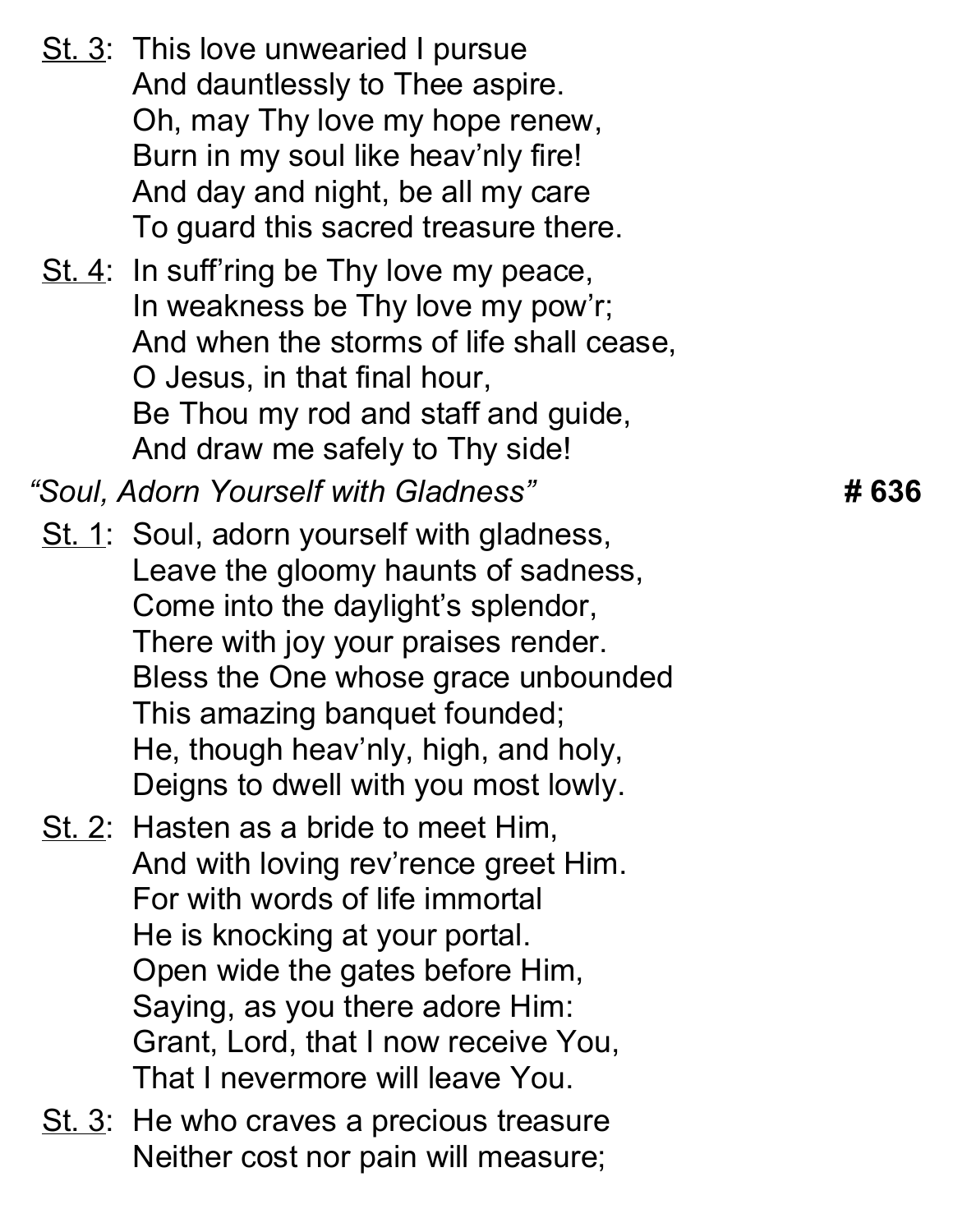But the priceless gifts of heaven God to us has freely given. Though the wealth of earth were proffered, None could buy the gifts here offered: Christ's true body, for you riven, And His blood, for you once given.

- St. 4: Now in faith I humbly ponder Over this surpassing wonder That the bread of life is boundless Though the souls it feeds are countless: With the choicest wine of heaven Christ's own blood to us is given. Oh, most glorious consolation, Pledge and seal of my salvation!
- St. 5: Jesus, source of lasting pleasure, Truest friend, and dearest treasure, Peace beyond all understanding, Joy into all life expanding: Humbly now, I bow before You; Love incarnate, I adore You; Worthily let me receive You And, so favored, never leave You.
- St. 6: Jesus, sun of life, my splendor, Jesus, friend of friends, most tender, Jesus, joy of my desiring, Fount of life, my soul inspiring: At Your feet I cry, my maker, Let me be a fit partaker Of this blessèd food from heaven, For our good, Your glory, given.
- St. 7: Lord, by love and mercy driven, You once left Your throne in heaven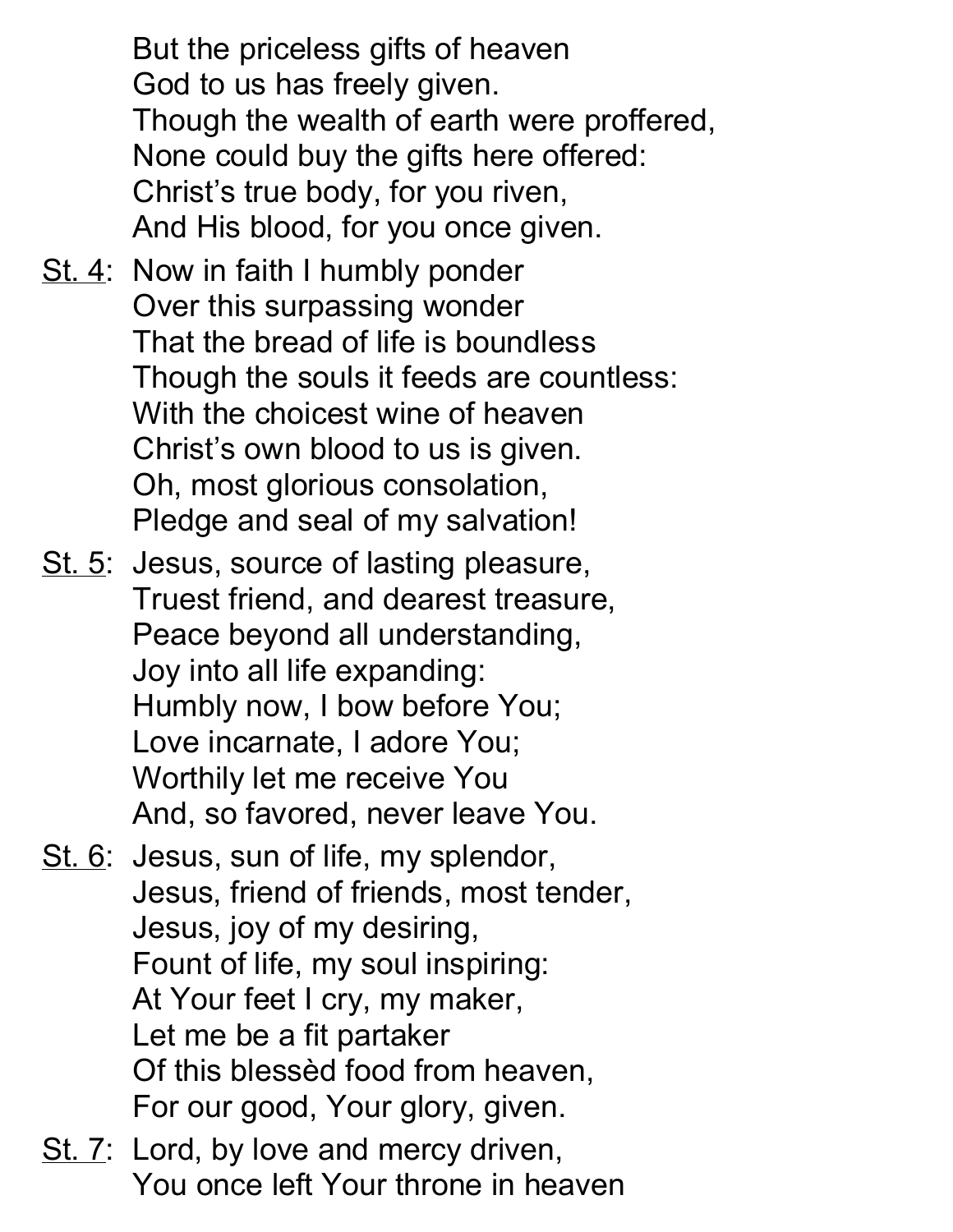On the cross for me to languish And to die in bitter anguish, To forego all joy and gladness And to shed Your blood in sadness. By this blood redeemed and living, Lord, I praise You with thanksgiving.

St. 8: Jesus, bread of life, I pray You, Let me gladly here obey You. By Your love I am invited, Be Your love with love requited; By this Supper let me measure, Lord, how vast and deep love's treasure. Through the gift of grace You give me As Your guest in heav'n receive me.

"Sent Forth by God's Blessing" **Accord 19th Contract 10 Million** #643

St. 1: Sent forth by God's blessing, Our true faith confessing,

The people of God from His dwelling take leave.

The Supper is ended.

O now be extended

The fruits of this service in all who believe.

The seed of His teaching.

Receptive soul reaching,

Shall blossom in action for God and for all.

His grace did invite us, His love shall unite us To work for God's kingdom and answer His call.

# St. 2: With praise and thanksgiving To God ever-living, The tasks of our everyday life we will face. Our faith ever sharing,

In love ever caring,

Embracing His children of each tribe and race.

With Your feast You feed us,

With Your light now lead us;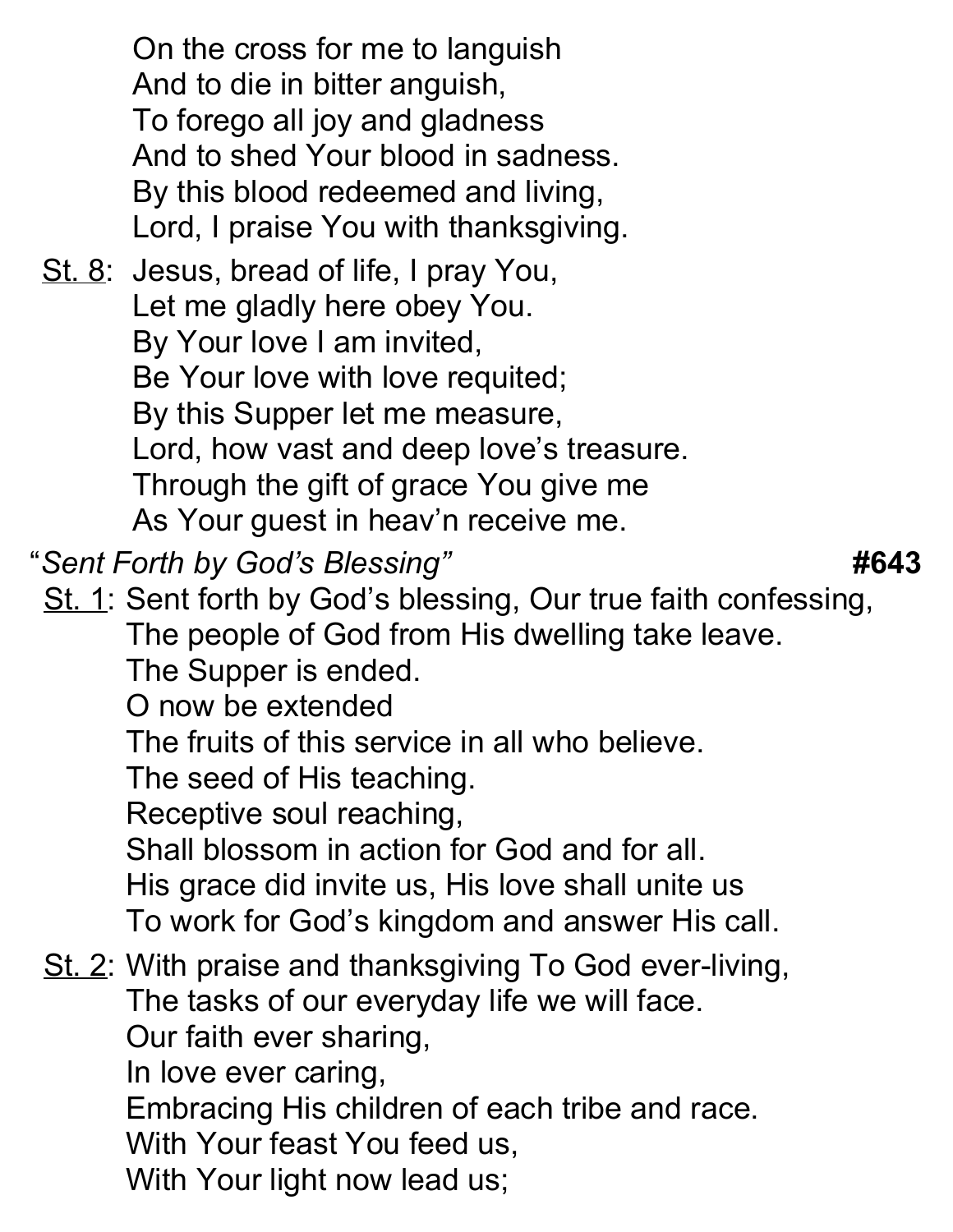Unite us as one in this life that we share. The may all the living With praise and thanksgiving Give honor to Christ and His name that we bear.

#### Stand

Blessing of the Children of the Congregation

Post-Communion Canticle F

C Thank the Lord and sing His praise; tell ev'ryone what He has done. Let all who seek the Lord rejoice and proudly bear His name. He recalls His promises and leads His people forth in joy with shouts of thanksgiving. Alleluia, alleluia.

## Post-Communion Collect

- P Let us pray. . . through Jesus Christ, Your Son, our Lord, who lives and reigns with You and the Holy Spirit, one God, now and forever.
- **C** Amen.

#### **Benediction**

 $\mathbf P$  The Lord bless you and keep you.

The Lord make His face shine on you and be gracious to you.

The Lord look upon you with favor and give you peace.

# **G** Amen.

Hymn "Lead Me, Guide Me" **And Accord 19 and Accord 4 721** 

Refrain Lead me, guide me, along the way; For if You lead me, I cannot stray. Lord, let me walk each day with Thee. Lead me, O Lord, lead me.

St. 1: I am weak and I need Thy strength and pow'r To help me over my weakest hour. Help me through the darkness Thy face to see.